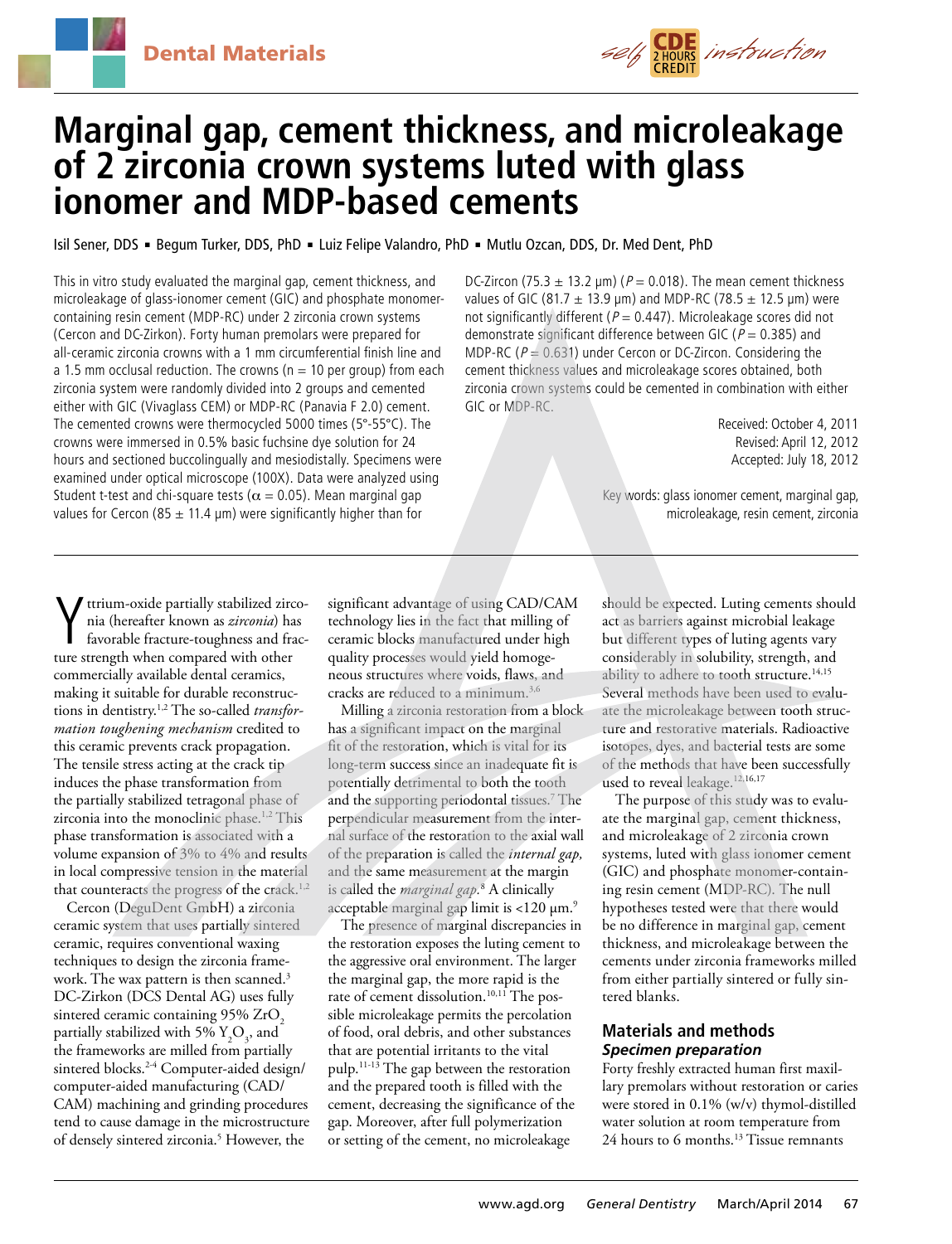

Fig. 1. Representative zirconia crown from occlusal view and 8 measurement points after sectioning.

and debris were removed from the selected teeth with a scaler, polished with pumice, and stored in distilled water at 4°C. Then the roots of each tooth were embedded in autopolymerizing acrylic resin (Meliodent, Heraeus Kulzer) with the acrylic resin extending 2 mm below the cemento-enamel junction. The teeth were prepared in a standardized manner underwater with a surveyor (KaVo EWL, KaVo Dental). Circumferential chamfer finish lines (1 mm) and 1.5 mm occlusal reductions with a total occlusal convergence of 6 degrees were achieved. Then, impressions were made by the putty-wash method using an additional silicone impression material (Affinis, Coltene/Whaledent, Inc.). Type IV gypsum (GC Fuji Rock, GC America, Inc.) was poured into the impressions with the use of a vibrator (Smartmix, Amann Girrbach America, Inc.). When the material set, the dies were removed from the impressions.

Twenty frameworks were fabricated with the Cercon system using a Cercon Brain unit (DeguDent GmbH). The wax copings were prepared and scanned. The copings were grinded, and then sintered in a CERCON Heat sintering furnace (DeguDent GmbH) for 6 hours at 1350°C.

Twenty DC-Zirkon (DCS Dental AG) frameworks were produced with the Precident DCS System (DCS Dental AG) using the corresponding scanner (PRECISCAN), computer station, and milling machine (PRECIMILL). The dies were scanned, the data was transferred to the software, and the copings were milled. Table 1. Mean marginal gap for the 2 zirconia systems.

|             | <b>Marginal</b><br>gap (µm) | p        |  |
|-------------|-----------------------------|----------|--|
|             | Mean $(\pm SD)$             | value    |  |
| Cercon      | 85.0 (11.4)                 | $0.018*$ |  |
| DC-Zirkon   | 75.3(13.2)                  | $0.018*$ |  |
| $*P < 0.05$ |                             |          |  |

#### *Experimental procedures*

Each group of zirconia frameworks was divided randomly into 2 groups (n = 10 per group). Marginal gap was measured using a replica technique.<sup>18</sup> Each crown was filled with light body silicone (Elite H-D Light Body, Zhermack, Inc.), inserted on the respective tooth using a modified parallelometer. After the light body silicone was set, the crown was removed. Since it was not possible to remove the light body silicone from the interior parts of the crown without distortion, a heavy body silicone was used to stabilize the light body silicone. Using a razor blade, the replicas were carefully cut into 8 equal segments. The light body silicone thickness was measured for all replicas, at the marginal area of the crowns, and external surface of the preparations using an optical microscope at (100X) (Leica Optical Microscope, Leica Microsystems).<sup>17</sup>

While 10 crowns were luted with MDP-RC (Panavia F 2.0; Kuraray America, Inc.), the other 10 were luted with GCI (Vivaglass, Ivoclar Vivadent, Inc.) according to each manufacturer's instructions. One blinded operator cemented the crowns in a custom-made alignment apparatus under a weight of 50 N for 10 minutes.<sup>19,20</sup>

After the setting or polymerization of the luting cements following manufacturers' instructions, all specimens were thermocycled 5000 times in distilled water between 5°C and 55°C; dwelling time was 30 seconds and the transfer time from one bath to the other was 15 seconds.

#### *Microleakage analysis*

After thermocycling, all specimens were immersed in a bath of 0.5% basic fuchsine solution for 24 hours. Then, the specimens

Table 2. Mean cement thickness for the 2 zirconia systems cemented with either glass ionomer or phosphate monomer-containing resin cement.

|        | Cement thickness (µm)   |                 | P     |
|--------|-------------------------|-----------------|-------|
|        |                         | Mean $(\pm SD)$ | value |
| Cercon | <b>Vivaglass CEM</b>    | 82.9 (15.7)     | 0.428 |
|        | Panavia F 2.0           | 87.1(4.3)       | 0.428 |
|        | DC-Zirkon Vivaglass CEM | 80.6(12.6)      | 0.069 |
|        | Panavia F 2.0           | 69.9 (12.1)     | 0.069 |

were removed from the solution, dried, embedded in clear self-curing epoxy resin and sectioned in the mesiodistal and buccolingual directions with a 1 mm thick diamond impregnated blade (Buehler). The sections were divided equally in thickness and 8 separate measurements were made: 2 buccal, 2 palatal, 2 mesial, and 2 distal aspects per specimen (Fig. 1). Measurements of cement thickness values and microleakage evaluation were made under the optical microscope (100X). Microleakage values were recorded by 1 operator according to the following scores: Score 0, no leakage; Score 1, leakage toward one-third of axial wall; Score 2, leakage toward two-thirds of axial wall; Score 3, leakage along the full length of axial wall; Score 4, leakage over the occlusal surface.<sup>21,22</sup>

#### *Statistical analysis*

Statistical analysis was performed using SPSS 13.0 for Windows (IBM Corporation). Marginal gap and cement thickness data were analyzed using Student t-test and microleakage results were evaluated by using the chi-square test ( $\alpha$  = 0.05).

#### **Results**

Overall, mean marginal gap values for Cercon  $(85 \pm 11.4 \text{ µm})$  were significantly higher than for DC-Zircon (75.3 ± 13.2 µm) (*P* = 0.018) (Table 1). The mean cement thicknesses of GIC (81.7 ± 13.9 µm) and MDP-RC (78.5 ± 12.5 µm) were not significant  $(P = 0.447)$  (Table 2). Microleakage scores did not demonstrate significant difference between GIC and MDP-RC cements both under Cercon (*P* = 0.385) or DC-Zircon (*P* = 0.631) (Fig. 2, Table 3).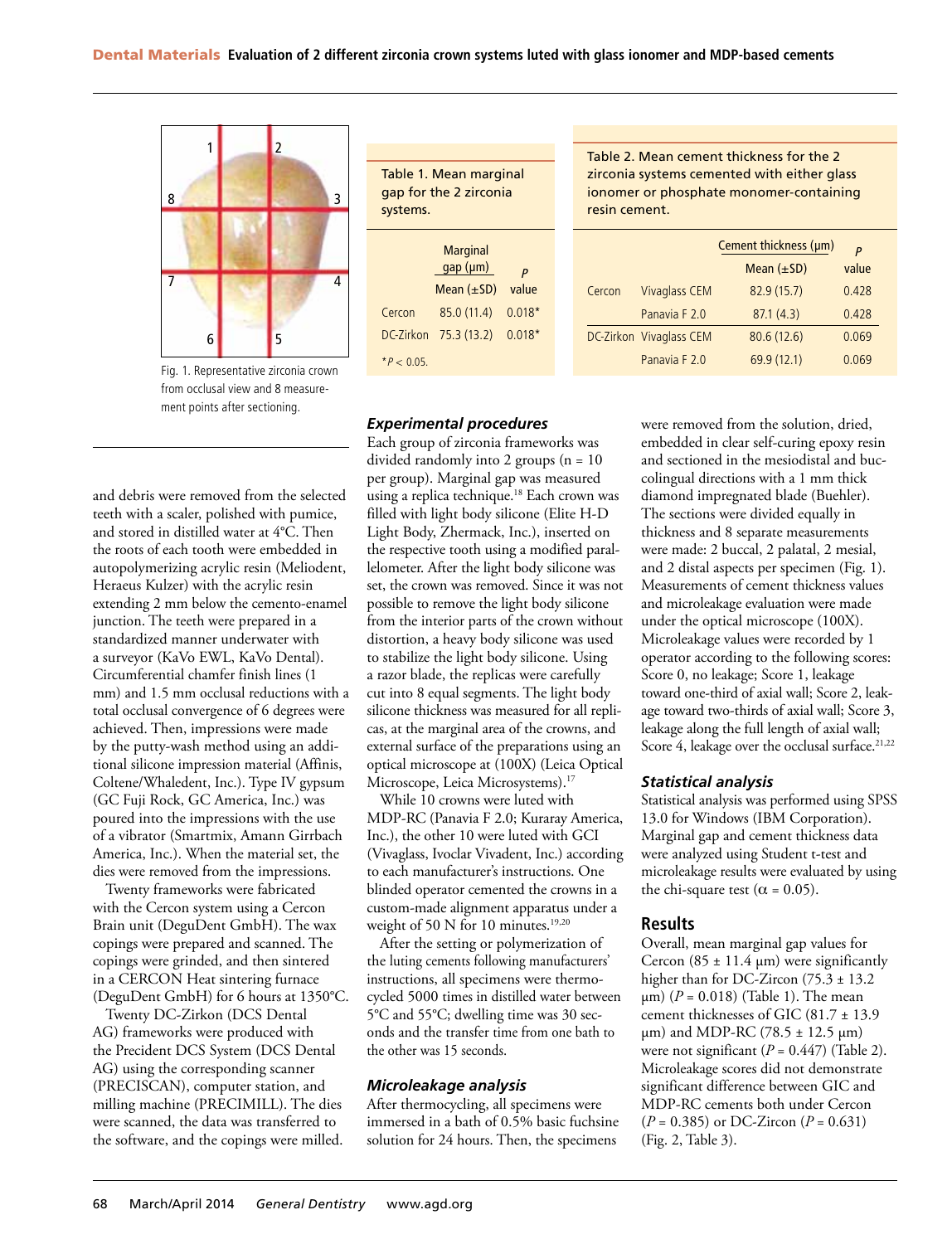

Fig. 2. Representative photographs of Cercon zirconia crowns cemented with Panavia F 2.0 and their respective scores. A. Score 1, leakage toward one-third of axial wall. B. Score 2, leakage toward two-thirds of axial wall. C. Score 3, leakage along the full length of axial wall. D. Score 4, leakage over the occlusal surface.

Table 3. Frequency of microleakage scores for the cements under 2 zirconia systems.

|                      | Micro-<br>leakage<br>score | <b>CEM</b><br>n (%) | Vivaglass Panavia F<br>2.0<br>n(%) | P<br>value |
|----------------------|----------------------------|---------------------|------------------------------------|------------|
| Cercon               | 1                          | 2(5)                | 5(12.5)                            | 0.385      |
|                      | $\overline{2}$             | 10(25)              | 8(20)                              | 0.385      |
|                      | 3                          | 15(37.5)            | 10(25)                             | 0.385      |
|                      | $\overline{4}$             | 13(32.5)            | 17(42.5)                           | 0.385      |
| DC-<br><b>7irkon</b> | 1                          | 5(12.5)             | 2(5)                               | 0.631      |
|                      | $\overline{2}$             | 7(17.5)             | 6(15)                              | 0.631      |
|                      | 3                          | 16(40)              | 17(42.5)                           | 0.631      |
|                      | 4                          | 12(30)              | 15(37.5)                           | 0.631      |

## **Discussion**

Cementation of zirconia restorations is still an issue of discussion in the dental community. This study evaluated the marginal gap, cement thickness, and microleakage of 2 different zirconia crown systems, luted with GIC and MDP-RC. Among the tested parameters, only the marginal gap values showed significant difference between the zirconia systems. Thus, the null hypotheses that there would be no difference in marginal gap, cement thickness, and microleakage of both cements under zirconia frameworks milled from partially sintered or fully sintered blanks could be partially accepted.

Bonding is essential for the stability of minimally invasive restorative materials. The type of cement used may be less important for mechanically retentive restorations, yet the marginal gap, cement thickness, and microleakage behavior of the cement may still have clinical significance.23 GICs are thought to adhere

to tooth structure by the formation of ionic bonds as a result of ion-exchange between the cement and the enamel and/ or dentin.16 Although it is not a polymerizable cement, Uo et al found that a GIC produced a more superior bond to zirconia ceramic than a phosphate MDP-RC (Panavia 21).<sup>24</sup> On the other hand, the phosphate-ester group of the MDP-RC is reported to directly bond to metal oxides and has been accepted as the gold standard for cementation of zirconia.<sup>25</sup>

In the present study, the mean marginal gap values showed significant differences between partially sintered (Cercon) and fully sintered (DC-Zirkon) zirconia systems, the former exhibiting a higher mean marginal gap value. Bessimo et al also reported that partially sintered frameworks show higher mean marginal gaps due to the shrinkage that occurs during final sintering.26 The milling process is faster and the wear and tear of hardware is less than the milling from a fully sintered blank.<sup>4</sup> The manufacturers of partially sintered frameworks claim that microcracks may be introduced to the framework during the milling procedure of a fully sintered blank, whereas the manufacturers of fully sintered blanks claim that because no shrinkage is involved in the process, the marginal fit is superior with the latter.<sup>3,4</sup> Not only the sintering shrinkage, but the difference between the milling burs could also be responsible for the variations between the 2 systems. Nevertheless, the importance of the size of marginal gap is a subject of controversy in the dental literature.<sup>27</sup> It is important as it dictates the thickness of the cement and thus the solubility and microleakage. Jacobs & Windeler found no significant difference in the rate of cement dissolution for marginal gaps in a

range between 25-75 µm, whereas a gap size of 150 µm demonstrated a significantly increased rate of solubility.<sup>10</sup> The marginal gap values reported in the present study for both Cercon (85 µm) and DC-Zirkon (75.3 µm) crowns were in the clinically acceptable range (<120 µm) according to McLean & von Fraunhofer.<sup>9</sup>

Marginal gap values reported in the present study for DC-Zirkon crowns (75.3 µm) are higher than a previous study (42.9-46.3 µm).3 Since the cement is not available during gap measurements, slight deteriorations may occur due to the fact that the crown is not secured on the prepared tooth. However, after cementation, no significant difference was found between the cement thickness values of GIC and MDP-RC. It is likely that the irregularities on the inner surface of the crown after milling were filled with the cement. In addition, the aging process during thermocycling might have also contributed to possible expansion of the cements tested.

Microleakage has been associated with postoperative sensitivity after insertion of restorations, and with recurrent caries.<sup>22</sup> If the leakage is severe, bacterial growth occurs along the interface between the restoration and the tooth and even into the dentinal tubules. The toxic products released by such microorganisms may irritate the pulp and cause inflammatory pulpal lesions.<sup>22</sup> There is no universally accepted technique to determine the microleakage behavior of restorative materials.28 Jacobs & Windeler emphasized that the selection of dyes for in vitro microleakage tests should be stricter than the selection of dyes for in vivo situations.10 Thus, individual studies looking at microleakage should be considered for ranking materials within 1 study.<sup>28</sup>